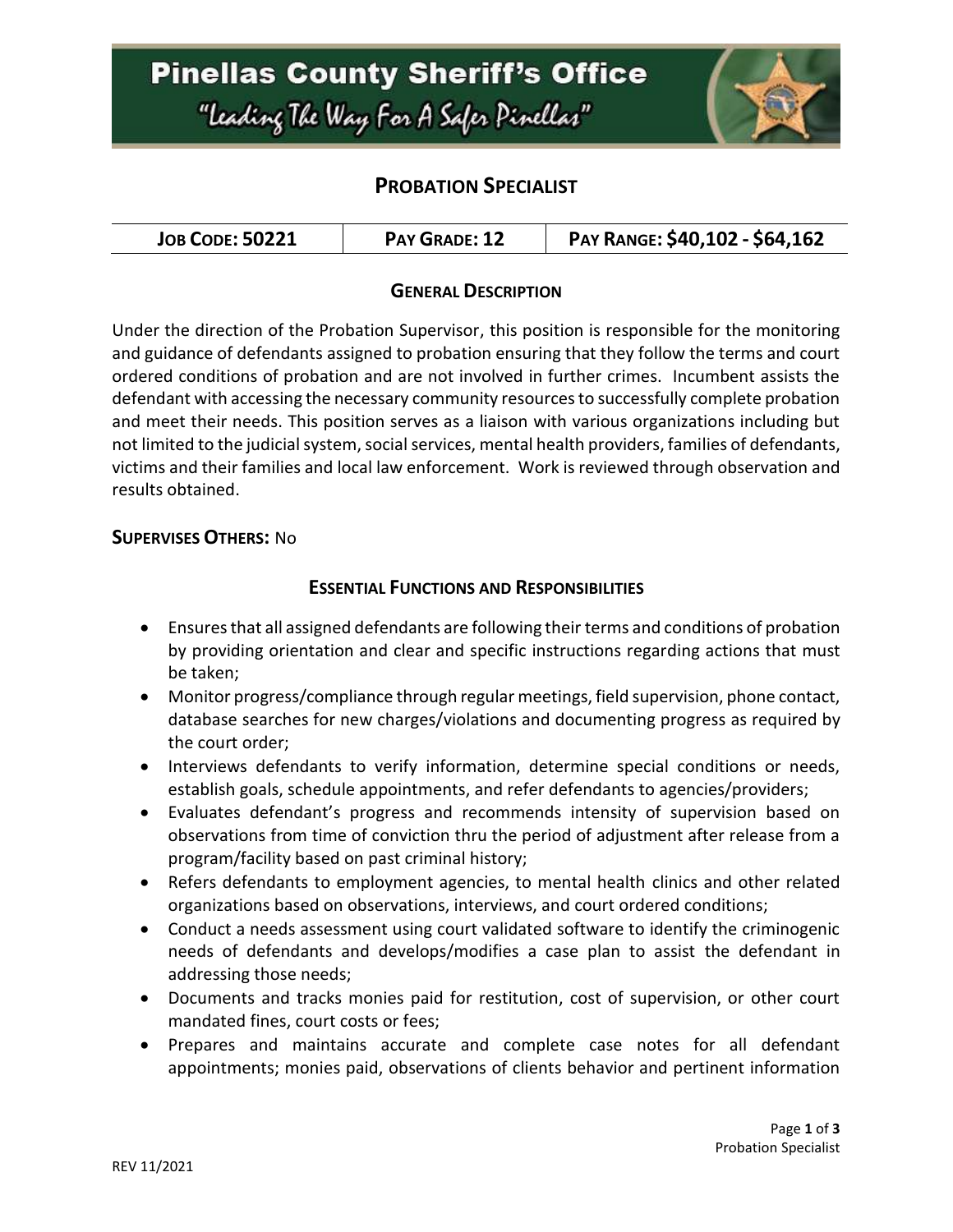

about defendant; outlines the procedures taken and the information explained during the course of probation;

- Prepares, processes, and coordinates violations of probation, warrants, defendant's own motions, terminations of probation; checks various databases for new charges/offenses; notifies and instructs defendant of procedures and completes necessary forms;
- Produce timely and accurate monthly, quarterly, annual or semi-annual statistical reports on behalf of the agency;
- Participates in Sheriff's Office recruitment and community relations activities as directed

Regular and reliable attendance is required as an essential function of the position.

This position may be considered essential and, in the event of an emergency or natural disaster, may be required to work.

This list is not intended to be all-inclusive and you may not be responsible for every item listed. The employer reserves the right to assign additional functions and responsibilities as necessary.

#### **QUALIFICATIONS**

- Graduation from an accredited college or university with an Associate's Degree in Business Administration, Public Administration, Criminal Justice or related field AND one (1) year related experience, OR
- An equivalent combination of education and experience
- Must possess a valid Florida driver's license
- Consideration for this position requires a credit check

#### **KNOWLEDGE, SKILLS, AND ABILITIES**

- Knowledge of the criminal justice system, including terminology, processes and procedures
- Knowledge of community resources, employment programs, social agencies or groups, which may assist in the probationers employment
- Ability to present clear and concise written and oral reports with excellent communication and interpersonal skills to interact with a diverse population
- Ability to multi-task, work on multiple cases, projects at the same time without becoming frustrated or disorganized
- Ability to maintain accurate, well-written case files
- Knowledge and skills in the use of related software for use in word processing and data entry